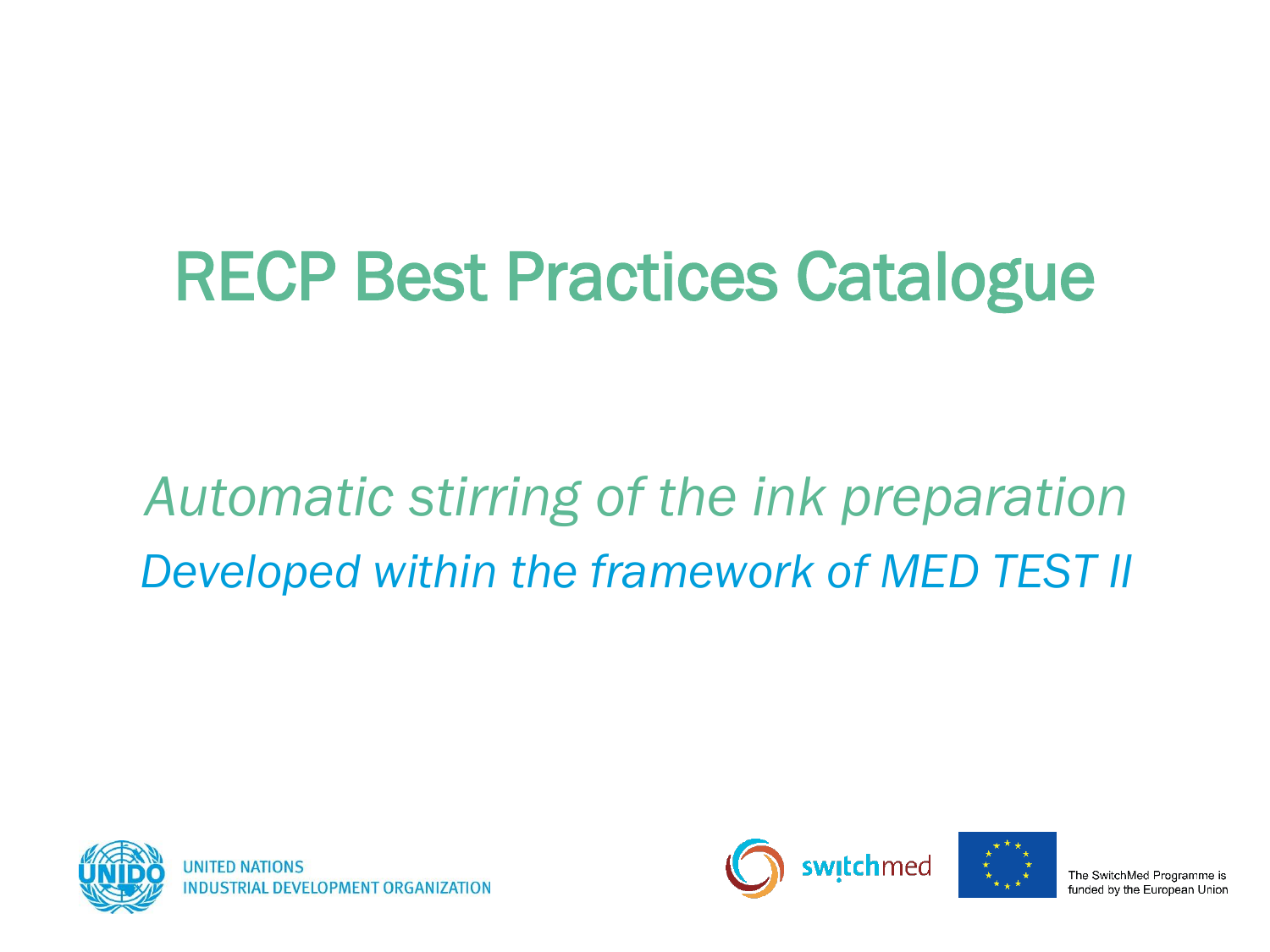| <b>SECTOR:</b>  | Chemicals, chemical products, refined petroleum, non-metallic mineral,<br>and plastic products                                                |
|-----------------|-----------------------------------------------------------------------------------------------------------------------------------------------|
| SUBSECTOR:      | Printing and service activities related to printing                                                                                           |
| <b>PRODUCTS</b> | Paper and plastic bags, valve bags, open glued, flat, with hexagonal<br>bottoms, bags and polyethylene film, tarpaulins and irrigation ducts. |
| <b>CATEGORY</b> | Technology upgrade/Eco-innovation                                                                                                             |
| APPLICABILITY   | <b>Process</b>                                                                                                                                |

| ___<br>$\sim$<br>∽.<br>u, |  |
|---------------------------|--|
|---------------------------|--|







TEST Training kit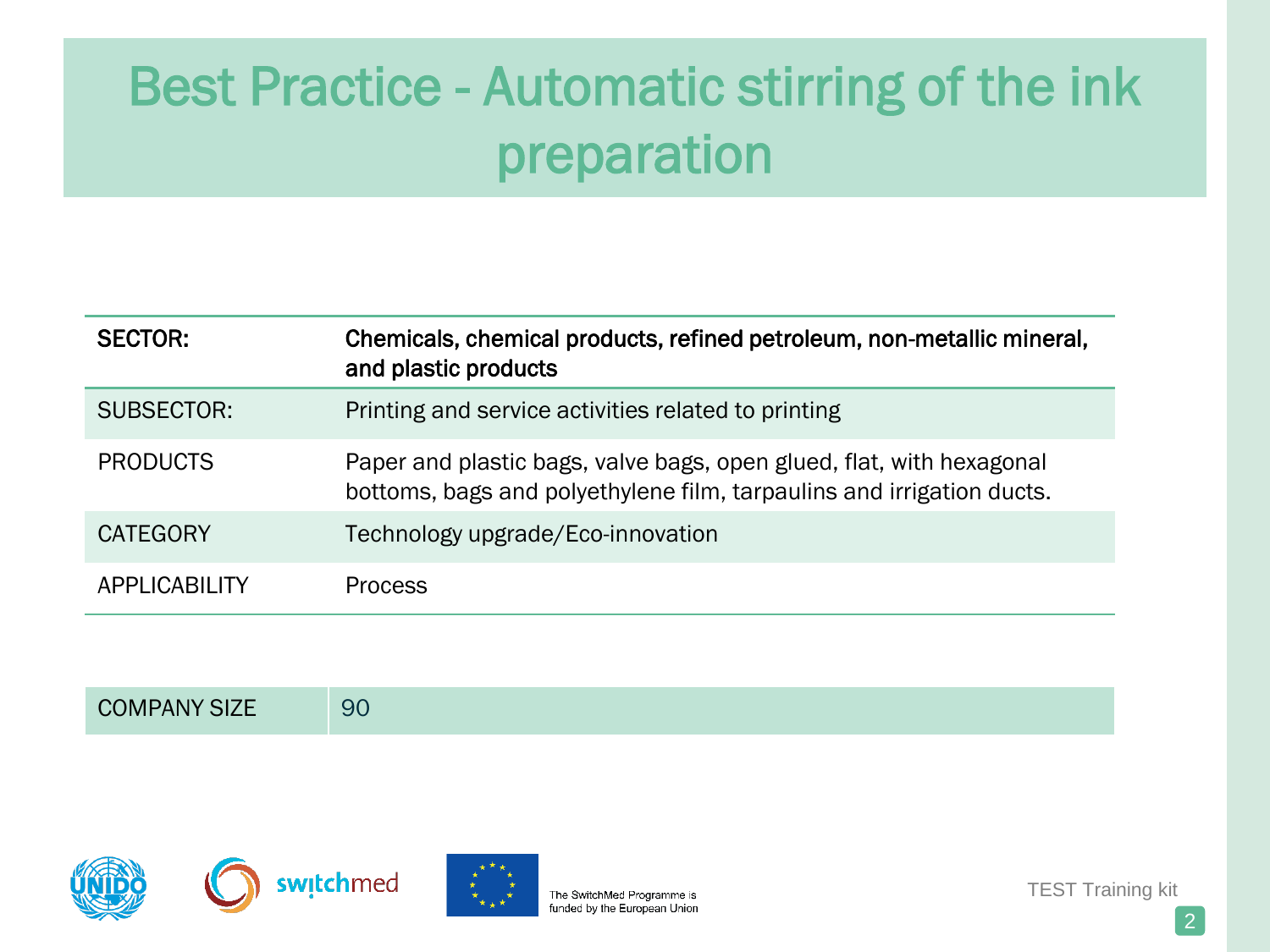| In the ink preparation laboratory, the colours of the customer's image are<br>prepared. To do this, and according to the required tones, the company process<br>the base colour and water mixtures, in well-defined quantities, based on the<br>PANTONE reference. The prepared solution is collected in a trough, where it is<br>mixed manually using a vigorous stirring system which causes splashing,<br>resulting in 4% of the prepared ink being lost. |
|--------------------------------------------------------------------------------------------------------------------------------------------------------------------------------------------------------------------------------------------------------------------------------------------------------------------------------------------------------------------------------------------------------------------------------------------------------------|
| It is proposed to set up a stirring system whose speed control and stirring times<br>are programmed.                                                                                                                                                                                                                                                                                                                                                         |
|                                                                                                                                                                                                                                                                                                                                                                                                                                                              |







The SwitchMed Programme is funded by the European Union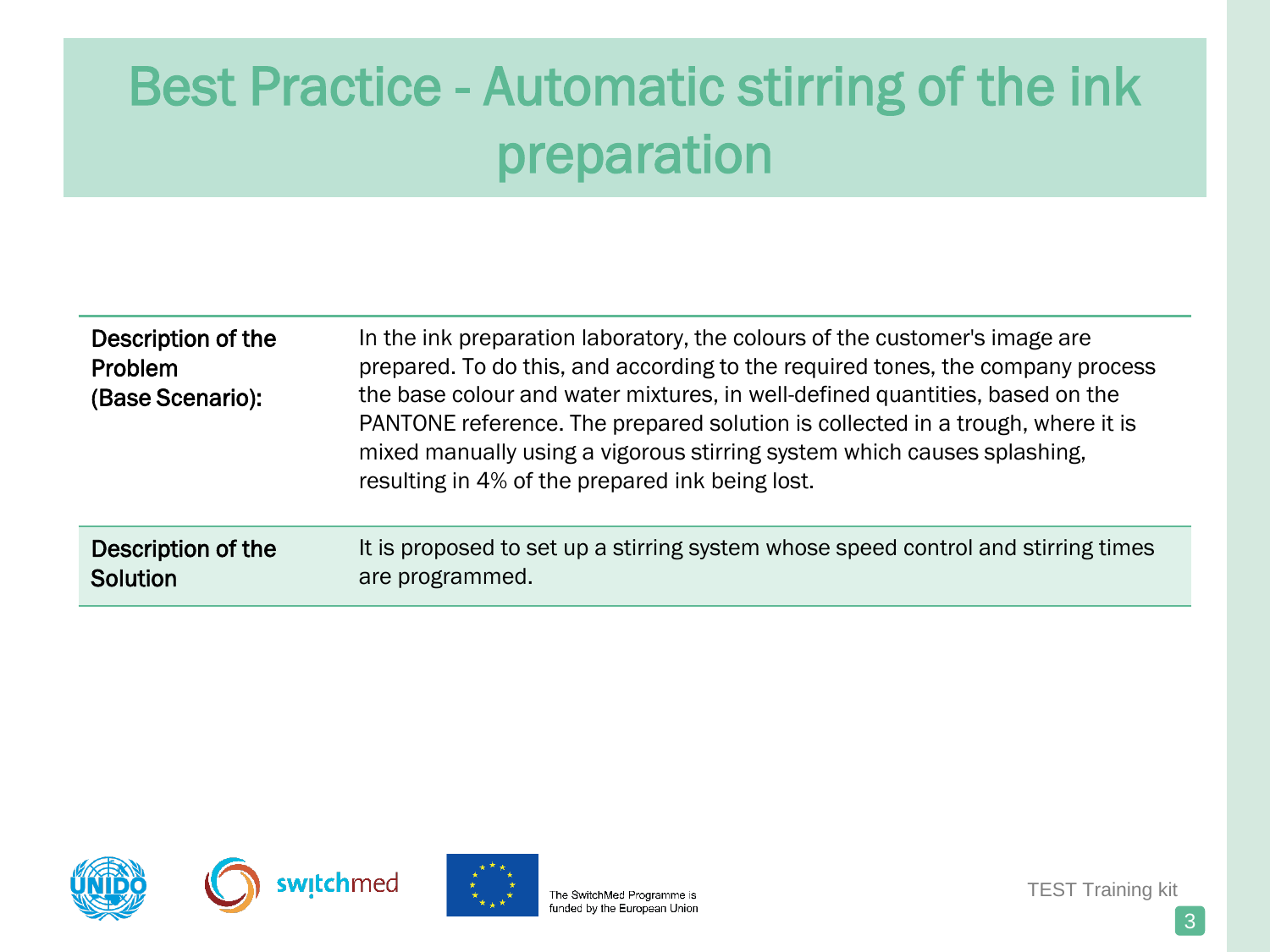| Economic Gain                      | Preliminarily, we estimate the reduction of ink losses by approximately 0.5% of<br>overall consumption, that is:<br>187,425 € x 0.5% = 973 €/year.<br>203 tons x $0.5% = 1.02$ tons |
|------------------------------------|-------------------------------------------------------------------------------------------------------------------------------------------------------------------------------------|
| <b>Environmental Gain</b>          | Reduction of VOC emissions from ink spills composed mainly of organic matter.<br>Reduction of the pollutant load of liquid discharges                                               |
| <b>Health and Safety</b><br>Impact | The implementation of such a stirring system will reduce the stains that inks can<br>cause in the laboratory, and a positive impact on the health of staff                          |







The SwitchMed Programme is funded by the European Union